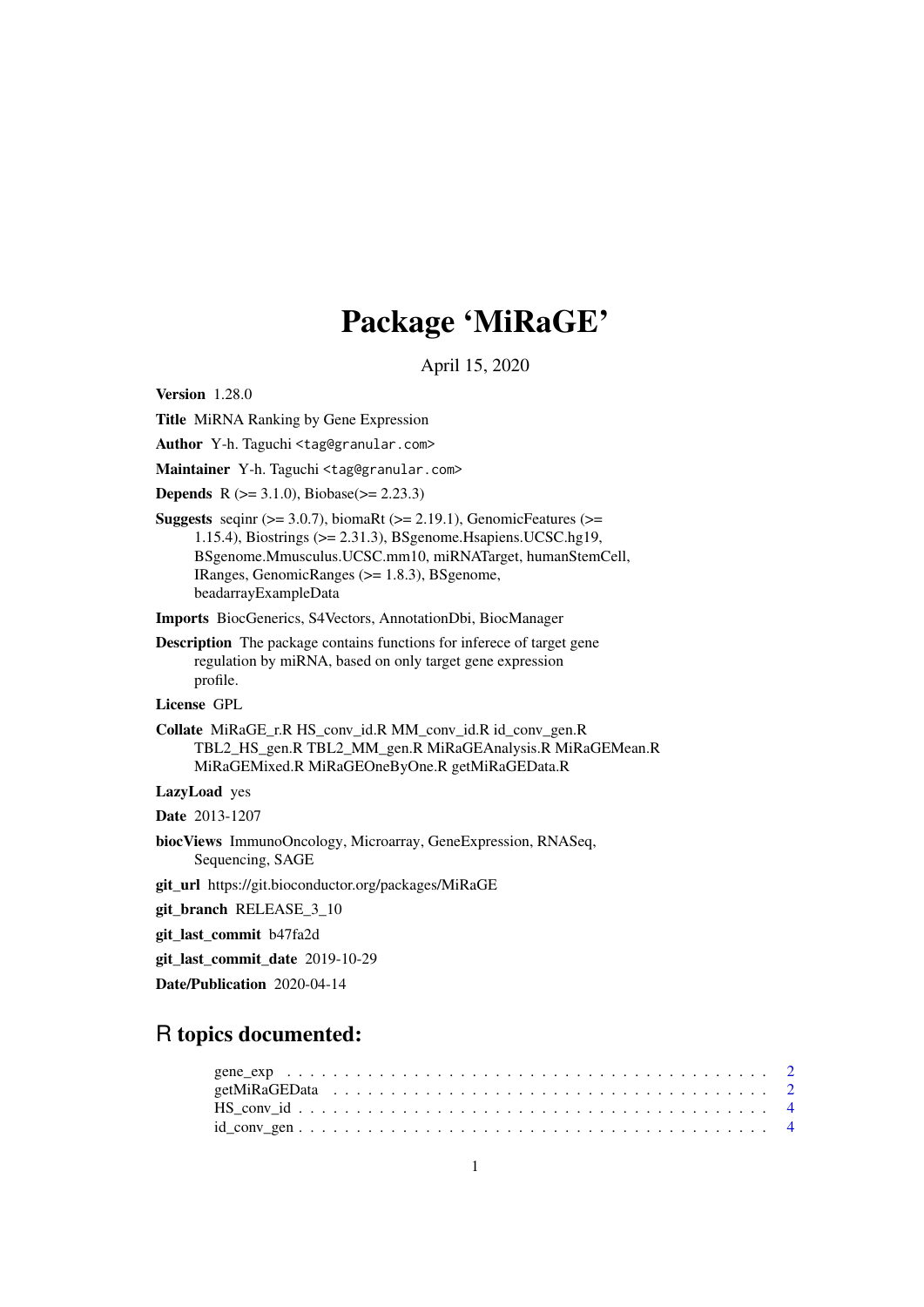#### <span id="page-1-0"></span>2 getMiRaGEData

| Index |  |  |  |  |  |  |  |  |  |  |  |  |  |  | $\bullet$ |
|-------|--|--|--|--|--|--|--|--|--|--|--|--|--|--|-----------|
|       |  |  |  |  |  |  |  |  |  |  |  |  |  |  |           |
|       |  |  |  |  |  |  |  |  |  |  |  |  |  |  |           |
|       |  |  |  |  |  |  |  |  |  |  |  |  |  |  |           |
|       |  |  |  |  |  |  |  |  |  |  |  |  |  |  |           |

gene\_exp *This ExpressionSet represents gene expression of lung cancer cell line one day after let-7a transfection.*

#### Description

Gene expression of lung cancer cell line one day after let-7a transfection and negative control. Each of them consists of two biological replicates.

#### Usage

data(gene\_exp)

#### Format

gene\_id in featureData is mainly, RefSeq mRNA, which is supplemented by GenBank ID if RefSeq mRNA is not available. The expressions are two biological replicates: one day after transfection of let-7a and two biological replicates one day after transfection of mock (negative control), respectively. Sample\_name in phenoData represents these characteristic features of samples.

#### Source

This comes from experiments described in Takahashi et al. (2009).

#### References

Takahashi, Y., Forrest, A.A.R., Maeno, E., Hashimoto, T., Daub, C.O., Yasuda, J.: MiR-107 and MiR-185 Can Induce Cell cycle Arrest in Human Non Small Cell Lung Cancer Cell Lines? PLoS One 4, e6677 (2009)

getMiRaGEData *Data retrieval function for MiRaGE*

#### Description

This function retrieves target gene tables of miRNAs, gene id conversion table and miRNA consevation tables

#### Usage

```
getMiRaGEData(location="local", species="MM", ID="refseq",method="mean",test="ks",
conv="conserved",species_force=T,ID_force=T,conv_force=T)
```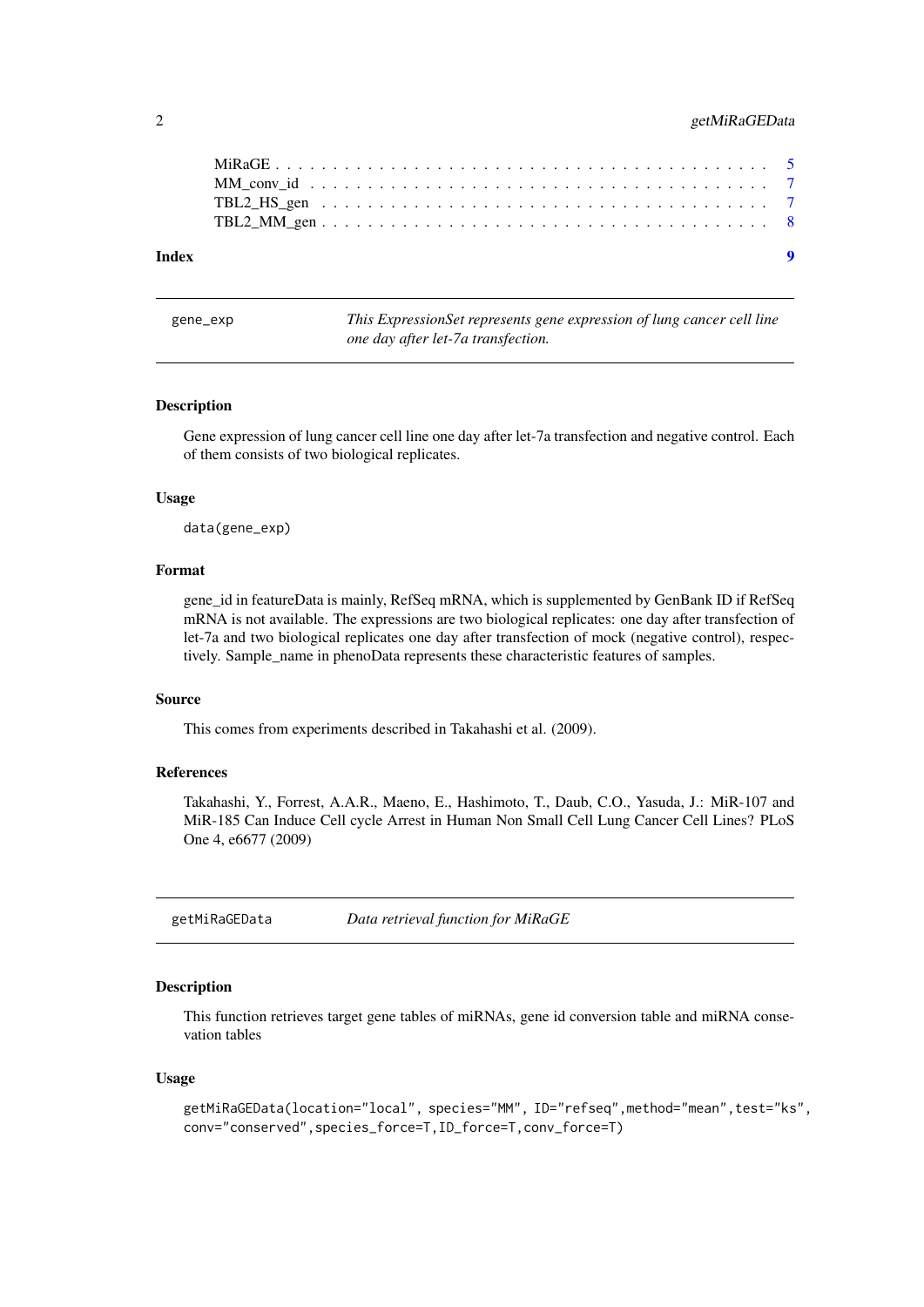#### Arguments

| location      | Specify from where tables are retrieved. If location="local", then tables are re-<br>trieved from experimental package, "miRNATarget". If location="web", tables<br>are downloaded from MiRaGE Server web site, "http://www.granular.com/DATA/".<br>Default is "local" |
|---------------|------------------------------------------------------------------------------------------------------------------------------------------------------------------------------------------------------------------------------------------------------------------------|
| species       | a string specifies target species. This should be either "MM" (mouse) or "HS"<br>(human). Default is "MM".                                                                                                                                                             |
| ID            | a string specifies gene ID. Default is "refseq".                                                                                                                                                                                                                       |
| method        | a string specifies the treatment of samples. This should be one of "mean",<br>"mixed", or "one_by_one". Default is "mean".                                                                                                                                             |
| test          | a string specifies statistical test for P-value computation. This should be one<br>of "ks" (Kolmogorov-Smirnov test), "t" (t-test), or "wilcox" (Wilcoxon test).<br>Default is "ks".                                                                                   |
| conv          | a string specifies conservation of miRNA. This should be one of "conserved",<br>"weak_conserve", and "all". Default is "conserved".                                                                                                                                    |
| species_force | a boolean indicating whether target gene table is downloaded (TRUE) or not<br>(FALSE). Default is TRUE.                                                                                                                                                                |
| ID_force      | a boolean indicating whether gene ID conversion table is downloaded (TRUE)<br>or not (FALSE). Default is TRUE.                                                                                                                                                         |
| conv_force    | a boolean indicating whether miRNA conservation table is downloaded (TRUE)<br>or not (FALSE). Default is TRUE.                                                                                                                                                         |

#### Details

This function retrieves various tables necessary for inference of target gene regulation by miRNAs, based upon the algorithm implemented in the MiRaGE server described in Yoshizawa et al (2011).

#### Value

| tb1              | target gene tables of miRNAs. Rownames are miRNA named and colnames are<br>gene ids                                                           |
|------------------|-----------------------------------------------------------------------------------------------------------------------------------------------|
| TBL <sub>2</sub> | Transposed matrix of tb1. This object is loaded after this function is called.                                                                |
| conv id          | Conservation table of miRNAs. It is retrieved only when "conv" is not equal to<br>"all". This object is loaded after this function is called. |
| id conv          | Gene id conversion table between "refseq" ad specified gene id or probe id. This<br>object is loaded after this function is called.           |

#### Note

It is usually called inside the function of "MiRaGE". After the execution of getMiRaGEData, objects listed in value are automatically loaded

#### References

Yoshizawa, M., Taguchi, Y-h., and Yasuda, J. (2011), Inference of Gene Regulation via miRNAs During ES Cell Differentiation Using MiRaGE Method. Int J Mol Sci 12(12):9265-9276

#### Examples

tb1 <- getMiRaGEData(species="HS")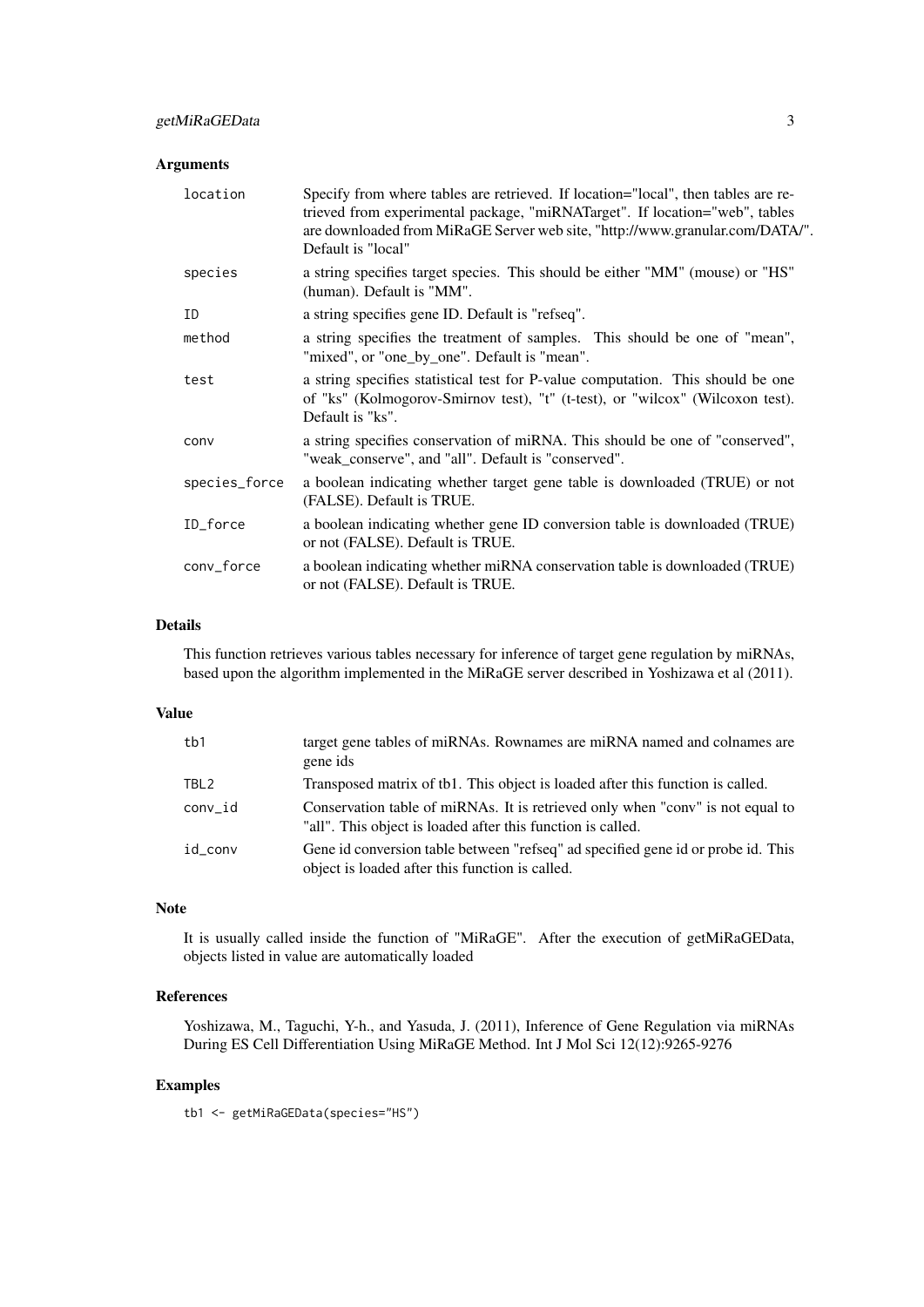<span id="page-3-0"></span>

#### Description

This function generates conv\_id, which describes conservation information of each human miRNA, from the scratch

#### Usage

HS\_conv\_id(taxid=9606,species="hsa",destdir="./")

#### Arguments

| taxid   | taxon id for human. Default is 9606                             |
|---------|-----------------------------------------------------------------|
| species | Three characters string which describe human. Default is "hsa". |
| destdir | Directory where "HS_conv_id" is saved. Default is "./".         |

#### Details

This function computes conv\_id, which describes conservation information of each human miRNA, used in the MiRaGE server described in Yoshizawa et al (2011). It saves data frame conv\_id as the name of "HS\_conv\_id" in the destination directory.

#### References

Yoshizawa, M., Taguchi, Y-h., and Yasuda, J. (2011), Inference of Gene Regulation via miRNAs During ES Cell Differentiation Using MiRaGE Method. Int J Mol Sci 12(12):9265-9276

#### Examples

```
## Not run: HS_conv_id()
```

| id_conv_gen | Conversion table between refseq id vs various gene id/probe id gener- |
|-------------|-----------------------------------------------------------------------|
|             | <i>ation function</i>                                                 |

#### Description

This function generate id\_conv, which describes conversion between refseq gene id vs various gene id/prob id, from the scratch

#### Usage

```
id_conv_gen(SP="MM",gene_id="all",destdir="./")
```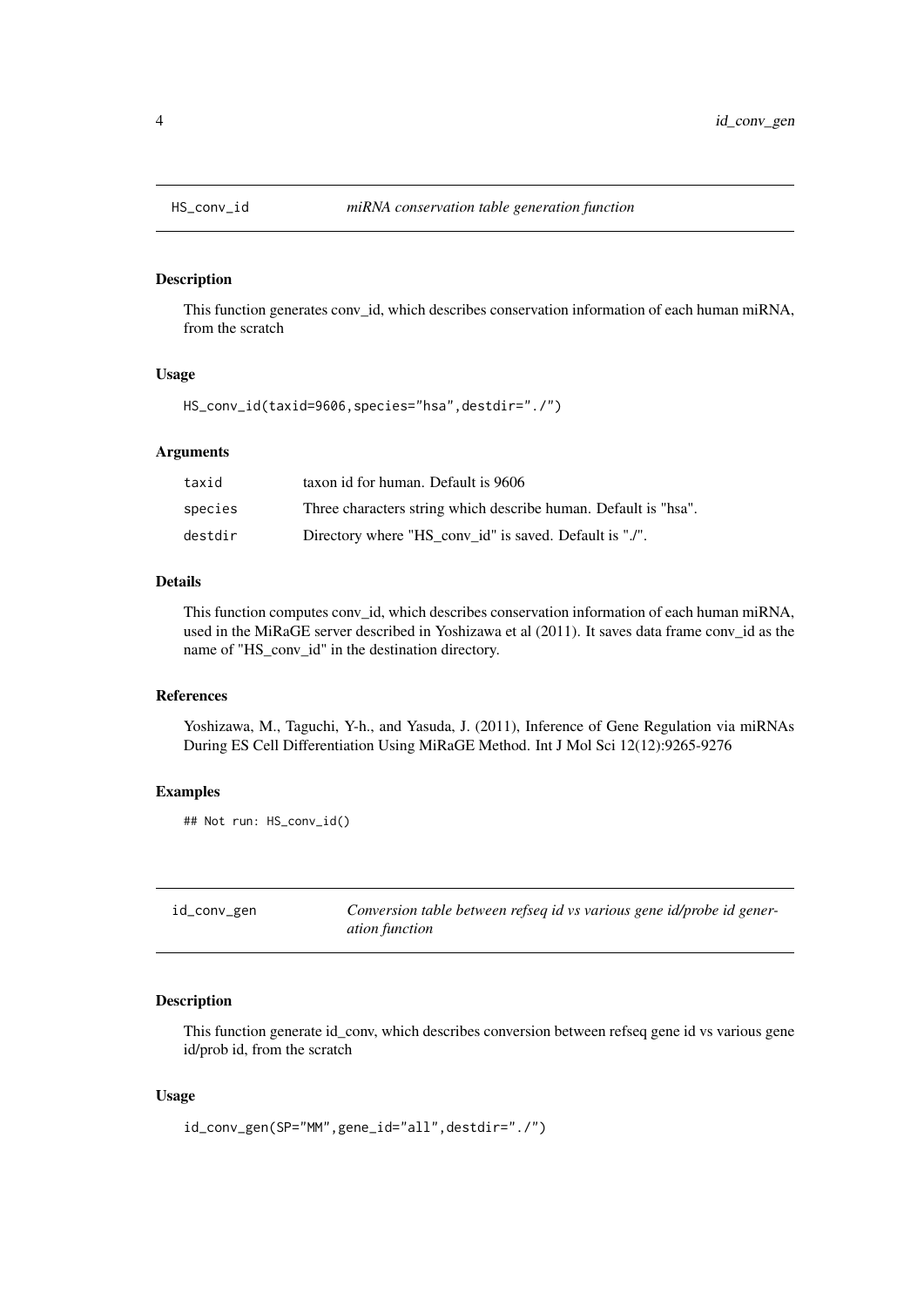#### <span id="page-4-0"></span>MiRaGE 5

#### Arguments

| -SP     | Species for which gene id conversion table is generated. "MM" for mouse, "HS"<br>for human. Default is "MM"                                                         |
|---------|---------------------------------------------------------------------------------------------------------------------------------------------------------------------|
| gene_id | gene id for which conversion table toward refseq gene is generated. If "all" is<br>specified, tables for all of available gene ids are generated. Default is "all". |
| destdir | Directory where data sets are saved. Default is "./".                                                                                                               |

#### Details

This function generates gene id conversion table, id\_conv, used in the MiRaGE server described in Yoshizawa et al (2011). It saves data frames in the destination directory. The name of data set including each id\_conv is the form, "SP\_refseq\_to\_gene\_id\_id", where SP is either MM or HS and gene\_id is gene id defined in biomaRt attributes.

#### Note

If the number of empty rows of each id conv is less than 20000, its usage is strongly discouraged because the resulting P-values are not trusted.

#### References

Yoshizawa, M., Taguchi, Y-h., and Yasuda, J. (2011), Inference of Gene Regulation via miRNAs During ES Cell Differentiation Using MiRaGE Method. Int J Mol Sci 12(12):9265-9276

#### Examples

## Not run: id\_conv\_gen(gene\_id="ensembl\_transcript\_id")

| MiRaGE |  |  |
|--------|--|--|
|        |  |  |

**Inference of Target Gene Regulation via MicroRNA** 

#### Description

Wrapper function computes P-values for target gene regulation via miRNAs.

#### Usage

```
MiRaGE(gene_exp,location="local",species="MM",ID="refseq",method="mean",test="ks",
conv="conserved",species_force=T,ID_force=T,conv_force=T)
```
#### Arguments

| gene_exp | ExpressionSet object which stores target gene expression. featureData must in-<br>clude "gene_id" and phenoData must include "sample_name". The number of<br>columns of expression data MUST be the length of "sample_name". If not, sub-<br>setting is required.      |
|----------|------------------------------------------------------------------------------------------------------------------------------------------------------------------------------------------------------------------------------------------------------------------------|
| location | Specify from where tables are retrieved. If location="local", then tables are re-<br>trieved from experimental package, "miRNATarget". If location="web", tables<br>are downloaded from MiRaGE Server web site, "http://www.granular.com/DATA/".<br>Default is "local" |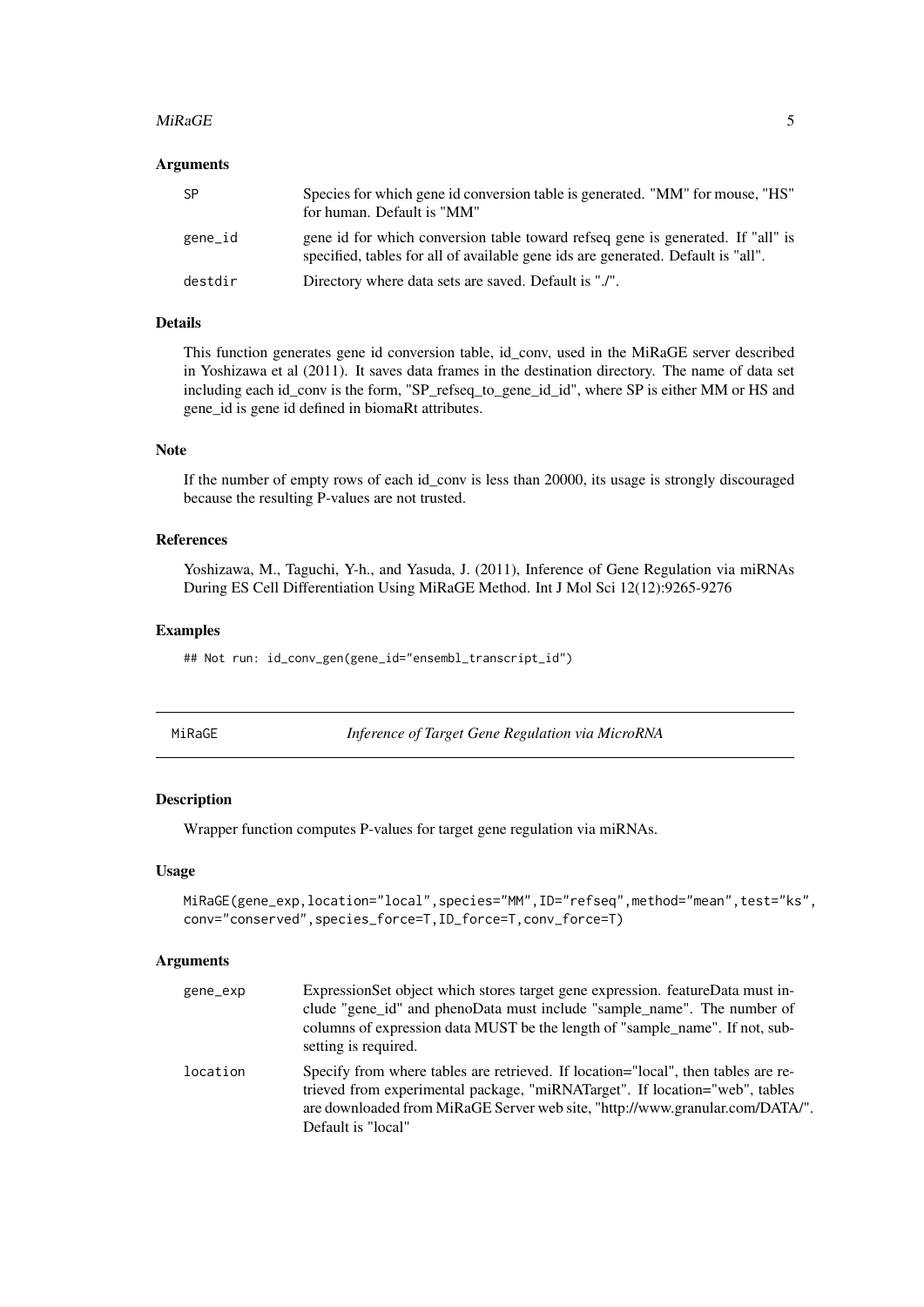| species       | a string specifies target species. This should be either "MM" (mouse) or "HS"<br>(human). Default is "MM".                                                                           |
|---------------|--------------------------------------------------------------------------------------------------------------------------------------------------------------------------------------|
| ID            | a string specifies gene ID. Default is "refseq".                                                                                                                                     |
| method        | a string specifies the treatment of samples. This should be one of "mean",<br>"mixed", or "one_by_one". Default is "mean".                                                           |
| test          | a string specifies statistical test for P-value computation. This should be one<br>of "ks" (Kolmogorov-Smirnov test), "t" (t-test), or "wilcox" (Wilcoxon test).<br>Default is "ks". |
| conv          | a string specifies conservation of miRNA. This should be one of "conserved",<br>"weak_conserve", and "all". Default is "conserved".                                                  |
| species_force | a boolean indicating whether target gene table is downloaded (TRUE) or not<br>(FALSE). Default is TRUE.                                                                              |
| ID_force      | a boolean indicating whether gene ID conversion table is downloaded (TRUE)<br>or not (FALSE). Default is TRUE.                                                                       |
| conv_force    | a boolean indicating whether miRNA conservation table is downloaded (TRUE)<br>or not (FALSE). Default is TRUE.                                                                       |

#### Details

This wrapper function computes P-values for target gene regulation via miRNAs using the algorithm employed for the MiRaGE server described in Yoshizawa et al (2011). P-values are computed based upon the target gene expression change between two experimental conditions.

#### Value

| P0             | data frame. The first column of "P0" contains miRNA names. From the second<br>column to last column includes P-values. Smaller P-values mean that target<br>genes are more likely upregulated in the later sample groups than in the former<br>sample groups       |
|----------------|--------------------------------------------------------------------------------------------------------------------------------------------------------------------------------------------------------------------------------------------------------------------|
| P <sub>1</sub> | data frame. The first column of "P1" contains miRNA names. From the sec-<br>ond column to last column includes P-values. Smaller P-values mean that target<br>genes are more likely downregulated in the later sample groups than in the for-<br>mer sample groups |

#### References

Yoshizawa, M., Taguchi, Y-h., and Yasuda, J. (2011), Inference of Gene Regulation via miRNAs During ES Cell Differentiation Using MiRaGE Method. Int J Mol Sci 12(12):9265-9276

#### Examples

```
data(gene_exp)
result <- MiRaGE(gene_exp,species="HS")
result$P1[1:3,]
```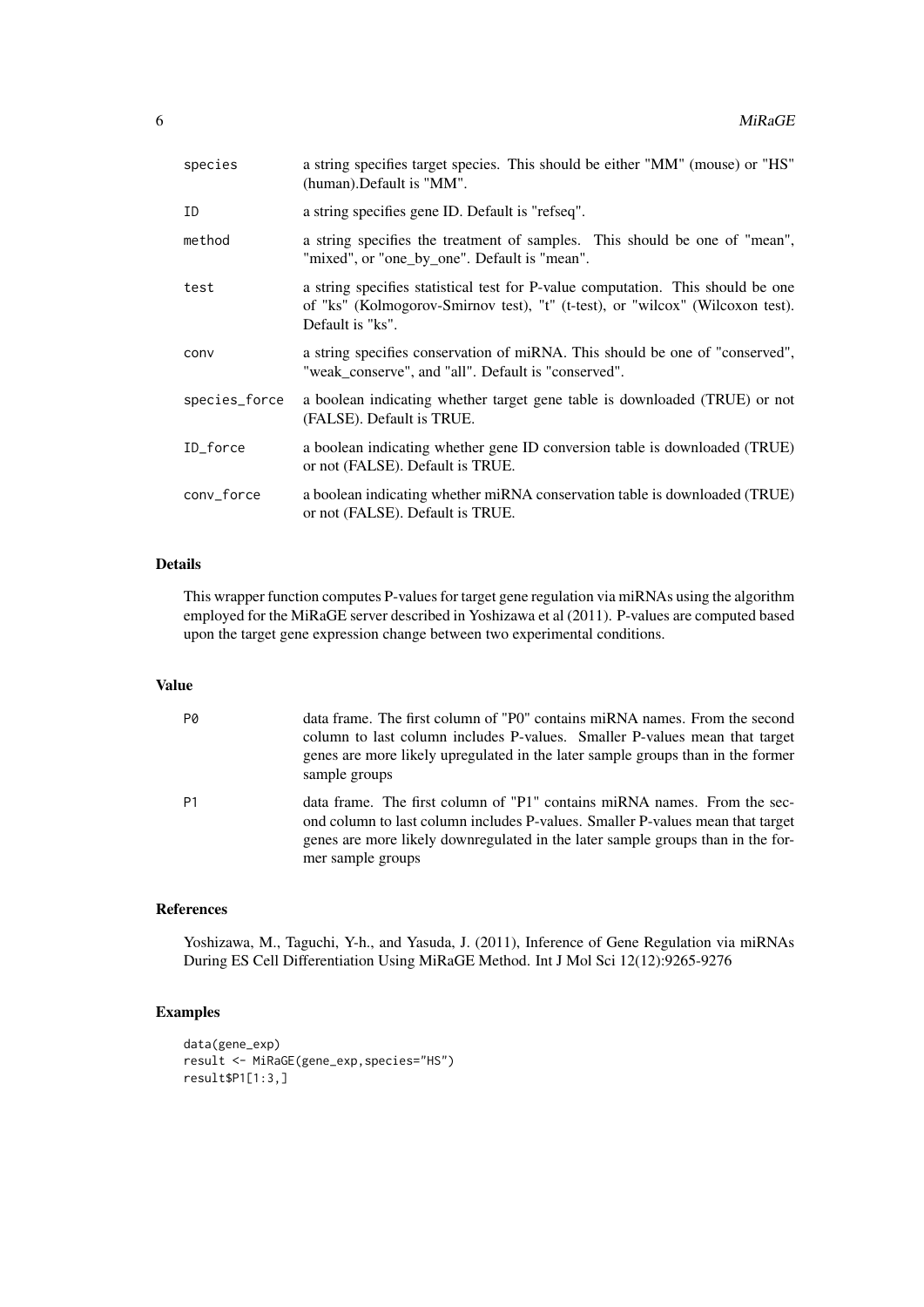<span id="page-6-0"></span>

#### Description

This function generates conv\_id, which describes conservation information of each mouse miRNA, from the scratch

#### Usage

MM\_conv\_id(taxid=10090,species="mmu",destdir="./")

#### Arguments

| taxid   | taxon id for human. Default is 11090                            |
|---------|-----------------------------------------------------------------|
| species | Three characters string which describe human. Default is "mmu". |
| destdir | Directory where "MM_conv_id" is saved. Default is "./".         |

#### Details

This function computes conv id, which describes conservation information of each mouse miRNA, used in the MiRaGE server described in Yoshizawa et al (2011). It saves data frame conv\_id as the name of "MM\_conv\_id" in the destination directory.

#### References

Yoshizawa, M., Taguchi, Y-h., and Yasuda, J. (2011), Inference of Gene Regulation via miRNAs During ES Cell Differentiation Using MiRaGE Method. Int J Mol Sci 12(12):9265-9276

#### Examples

## Not run: MM\_conv\_id()

TBL2\_HS\_gen *The target genes table for human miRNAs*

#### Description

This function generates target gene tables for human miRNAs base upon simple seed match toward 3' UTR of target genes

#### Usage

```
TBL2_HS_gen(SP="hsa",destdir="./")
```
#### Arguments

| <b>SP</b> | Three characters string which describe human. Default is "hsa". |
|-----------|-----------------------------------------------------------------|
| destdir   | Directory where "TBL2_HS" is saved. Default is "./".            |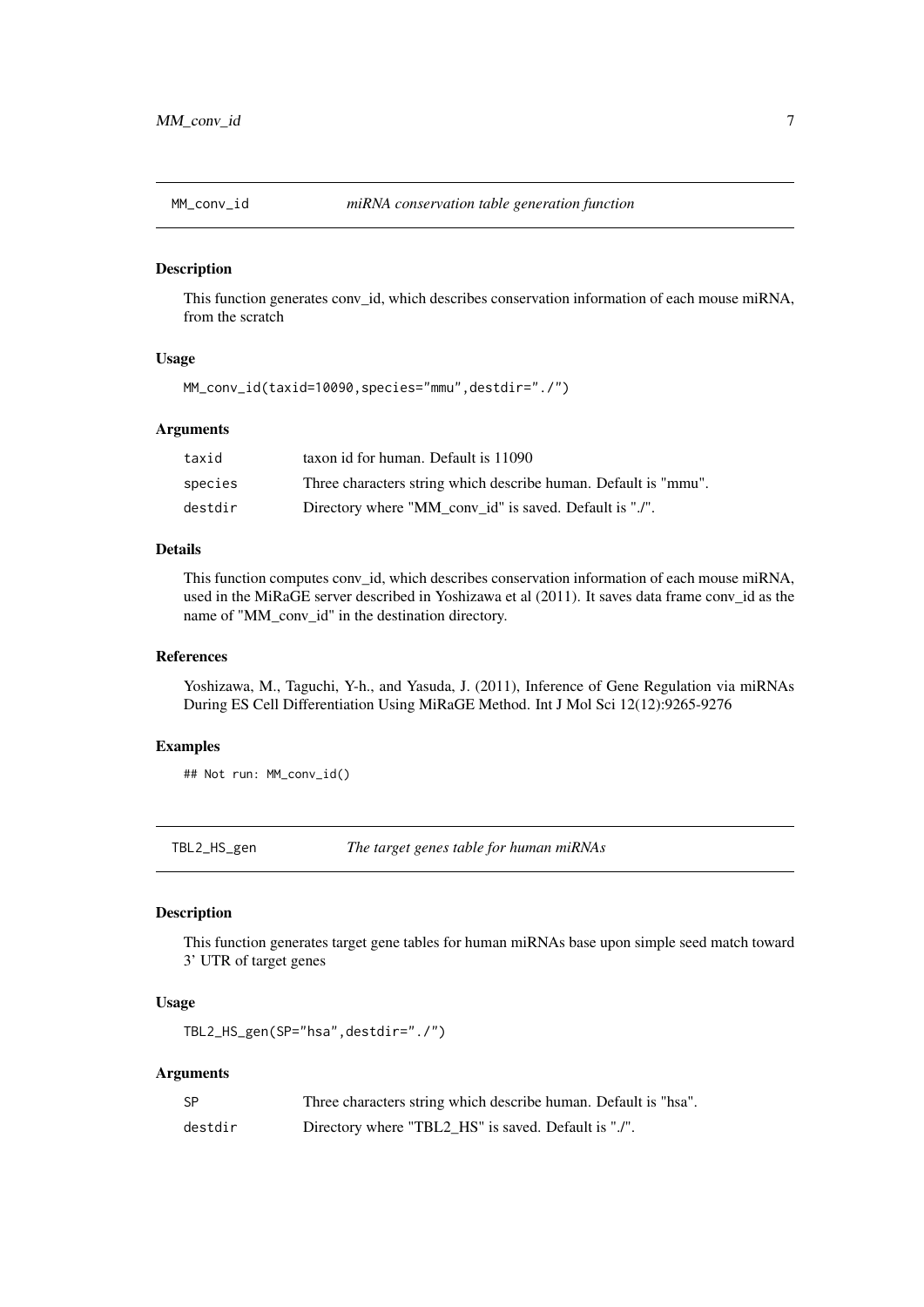#### <span id="page-7-0"></span>Details

This function generates target gene tables for human miRNAs, used in the MiRaGE server described in Yoshizawa et al (2011). It saves data frame "TBL2" as the name of "TBL2\_HS" in the destination directory.

#### References

Yoshizawa, M., Taguchi, Y-h., and Yasuda, J. (2011), Inference of Gene Regulation via miRNAs During ES Cell Differentiation Using MiRaGE Method. Int J Mol Sci 12(12):9265-9276

#### Examples

```
## Not run: TBL2_HS_gen()
```
TBL2\_MM\_gen *The target genes table for mouse miRNAs*

#### Description

This function generates target gene tables for human miRNAs base upon simple seed match toward 3' UTR of target genes

#### Usage

TBL2\_MM\_gen(SP="mmu",destdir="./")

#### Arguments

| -SP     | Three characters string which describe mouse. Default is "mmu". |
|---------|-----------------------------------------------------------------|
| destdir | Directory where "id_conv" is saved. Default is "./".            |

#### Details

This function generates target gene tables for mouse miRNAs, used in the MiRaGE server described in Yoshizawa et al (2011). It saves data frame "TBL2" as the name of "TBL2\_MM" in the destination directory.

#### References

Yoshizawa, M., Taguchi, Y-h., and Yasuda, J. (2011), Inference of Gene Regulation via miRNAs During ES Cell Differentiation Using MiRaGE Method. Int J Mol Sci 12(12):9265-9276

#### Examples

```
## Not run: TBL2_MM_gen()
```